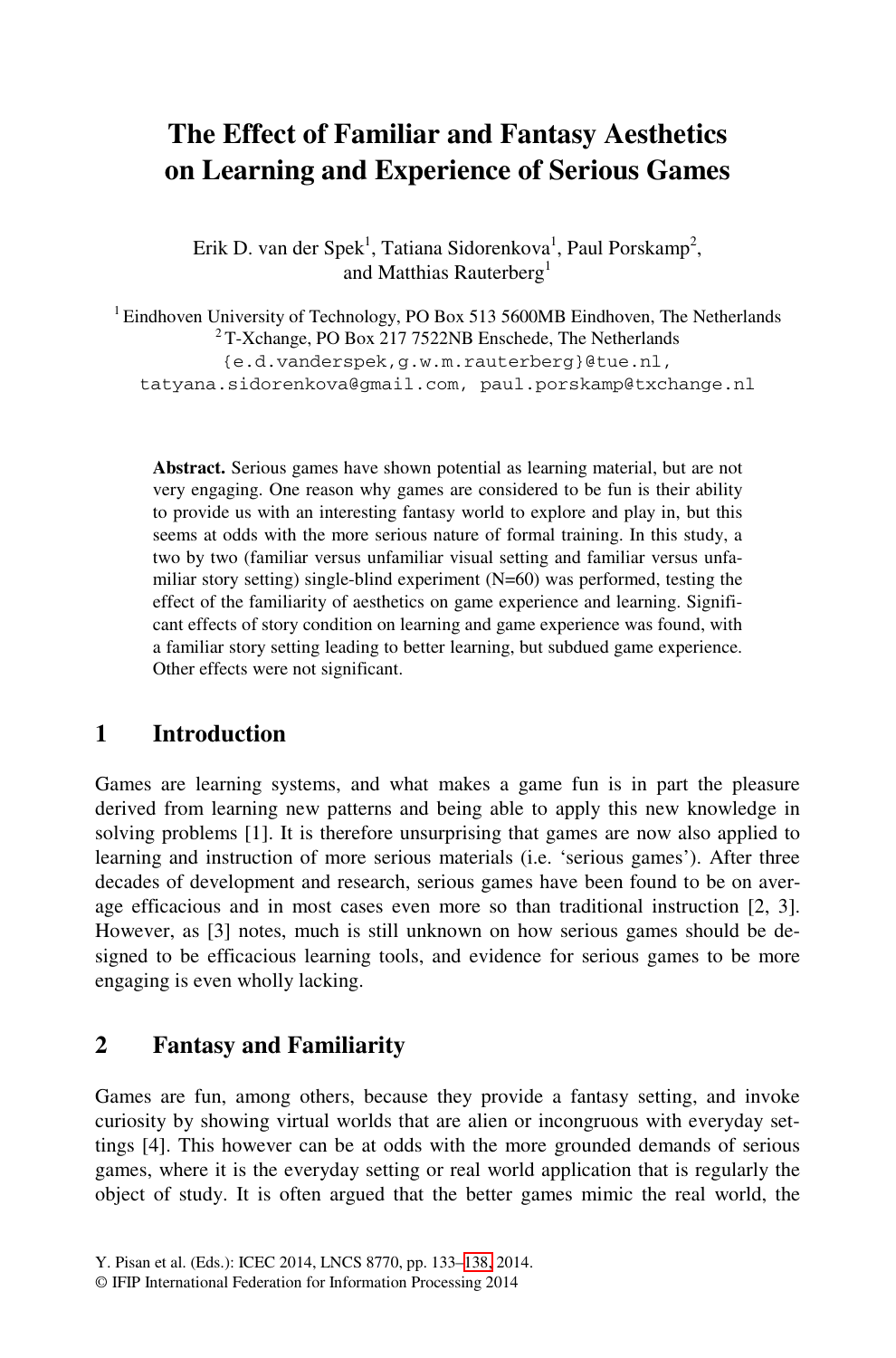higher the transfer of learning [5]. Furthermore, learning is contingent on being able to link new information to existing prior knowledge in the long term memory [6] and while encountering an alien environment may foster curiosity, it may consequently be inefficient for learning, as the player is unable to integrate newly obtained game knowledge with prior knowledge obtained in the real world. From this one could argue that it is cognitively sound to have games with familiar, real world settings, though perhaps at the expense of engagement.

Conversely, the fantasy and curiosity that a game's fantasy setting affords, is also important for learning. It leads to more engagement with the learning material [4, 7], as well as more cognitive effort [8]. In previous research on serious games design, it was found that the inclusion of unexpected surprises in the narrative improved cognitive effort and subsequently deep comprehension of the instructional material, though not motivation [9]. Conversely, in other research the introduction of a curiosity inducing intervention led to more engagement, but not learning [10]. However, neither was focused on stimulating fantasy. Perhaps most critically, a game without fantasy is "simply an abstract context—a simulation of reality" [11]. Play occurs when someone steps into 'the magic circle', a place where disbelief is suspended and the player becomes immersed in an imaginary world [12]. Without some kind of fantasy that engages a player's imagination, play may not arise, and the serious game is less a game, and more training.

According to Schell, every game rests on four pillars: aesthetics, mechanics, technology and narrative [13]. For this research we tried to answer the question whether the aesthetics of a serious game should be familiar (i.e. corresponding with the real world), or a fantasy setting, in order to optimally stimulate learning and engagement. For this, we created four versions of an existing strategic decision-making (SDM) game, a picture of which can be seen in Figure 1.

The game was designed to train experts to make decisions based on incomplete or conflicting data and subsequently provide insight into their own decision-making process [14]. In the game, the player was confronted with a scenario about an important person that went missing. As the head of a crisis team, the player is tasked to make decisions based on advice that is provided by a number of experts in his or her team. In a 2x2 design, both the visual aesthetics and the story setting were either familiar or fantasy. The mechanics, technology and plot were kept the same.



**Fig. 1.** Strategic Decision-Making game. Image and game courtesy of T-Xchange.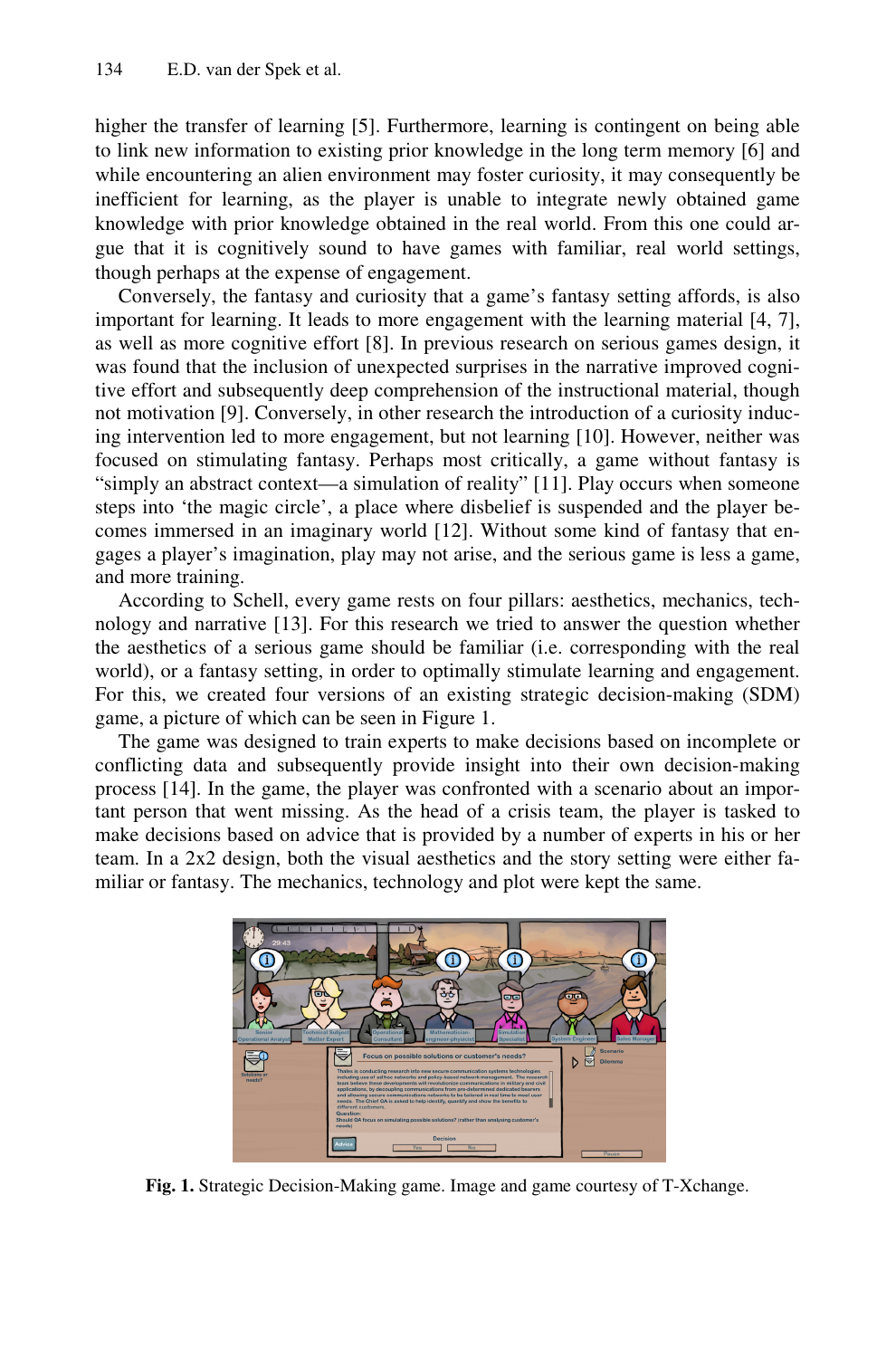### **3 Method**

### **3.1 Participants**

The strategic decision-making game was designed for experts (in this case operational analysts in a military setting). However, at the time of the experiment not enough experts in the field with a similar level of prior knowledge could be found for a large(r) scale study. Therefore, we opted for research with university students  $(55\%$ undergraduate, 45% graduate level). In total 60 participants, 33 males and 27 females within the age range of 18 to 41 years old  $(M = 25.1, SD = 4.69)$  were recruited for the study. The majority of participants,  $63.3\%$  (N = 38), played computer or/and video games. The participants were randomly assigned to one of the four conditions. As a reward for the participation, the participants received a coupon worth  $\epsilon$ 5.00.

### **3.2 Materials**

As the game was designed to train decision-making in dilemmas that did not have clear right or wrong answers, the learning goals were rather diffuse. Consequently as a measure for learning we used the Structural Knowledge Assessment (SKA) [15], which elicits a participant's knowledge structure about the game. This knowledge structure can then be compared to that of an expert, which results in a similarity score. For more explanation see [15], for the referent knowledge structure used to compare participant's knowledge structures against, see Figure 2.



**Fig. 2.** Referent knowledge structure

In order to measure how involved the player was in the game, and to some extent how much of a game they felt the instructional material was, we used the Game Experience Questionnaire (GEQ) [16]. Lastly, a small knowledge test with 5 three item multiple choice questions was administered, that tested whether the participant remembered a few events in the game. This was mostly done as an extra check to determine the validity of the SKA.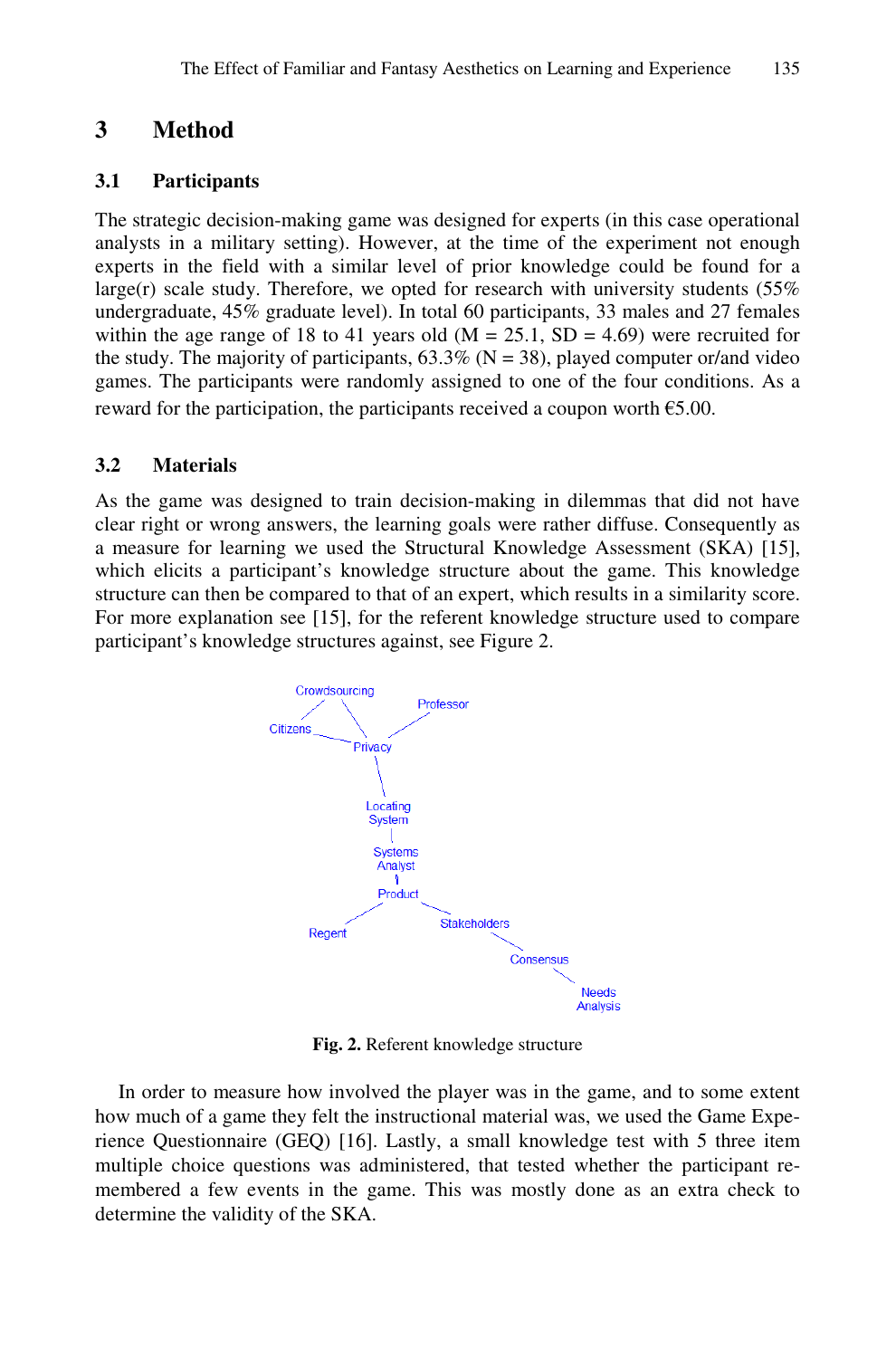### **3.3 Design**

The experiment was a 2x2 pretest posttest design, where the game's visual aesthetic was either familiar or fantasy, which was contrasted with the story being either contextualized in a familiar setting or a fantasy setting. See Figure 3.



Solution: A social media tracking system including the citizens of Monacisch, their mobile phones and an app they could download. By law, the people of Monacisch are required to call in the King's location once they spot him without his security detail.

Solution: A mental computing system including the citizens of the planet Arraki, their brain and a mental computing app they could download. By law, the residents of Arraki are required to call in the location of the Holy Emperor once they spot him without his Holy Guards.

**Fig. 3.** Conditions of the game, top to bottom, left to right: familiar visual aesthetic, fantasy visual aesthetic, familiar story setting, fantasy story setting

## **4 Results**

### **4.1 Learning**

One outlier with  $IQR > 1.5$  was removed from the familiar story condition, leading to valid N=59. A 2x2 full factorial ANCOVA with post-intervention SKA as dependent variable, pre-intervention SKA as covariate and Story and Visual conditions as fixed factors, shows a significant main effect of Story on learning,  $(F(1,54) = 5.25, p <$ 0.05,  $\eta_p^2$  = .089), with the familiar story setting leading to better learning than the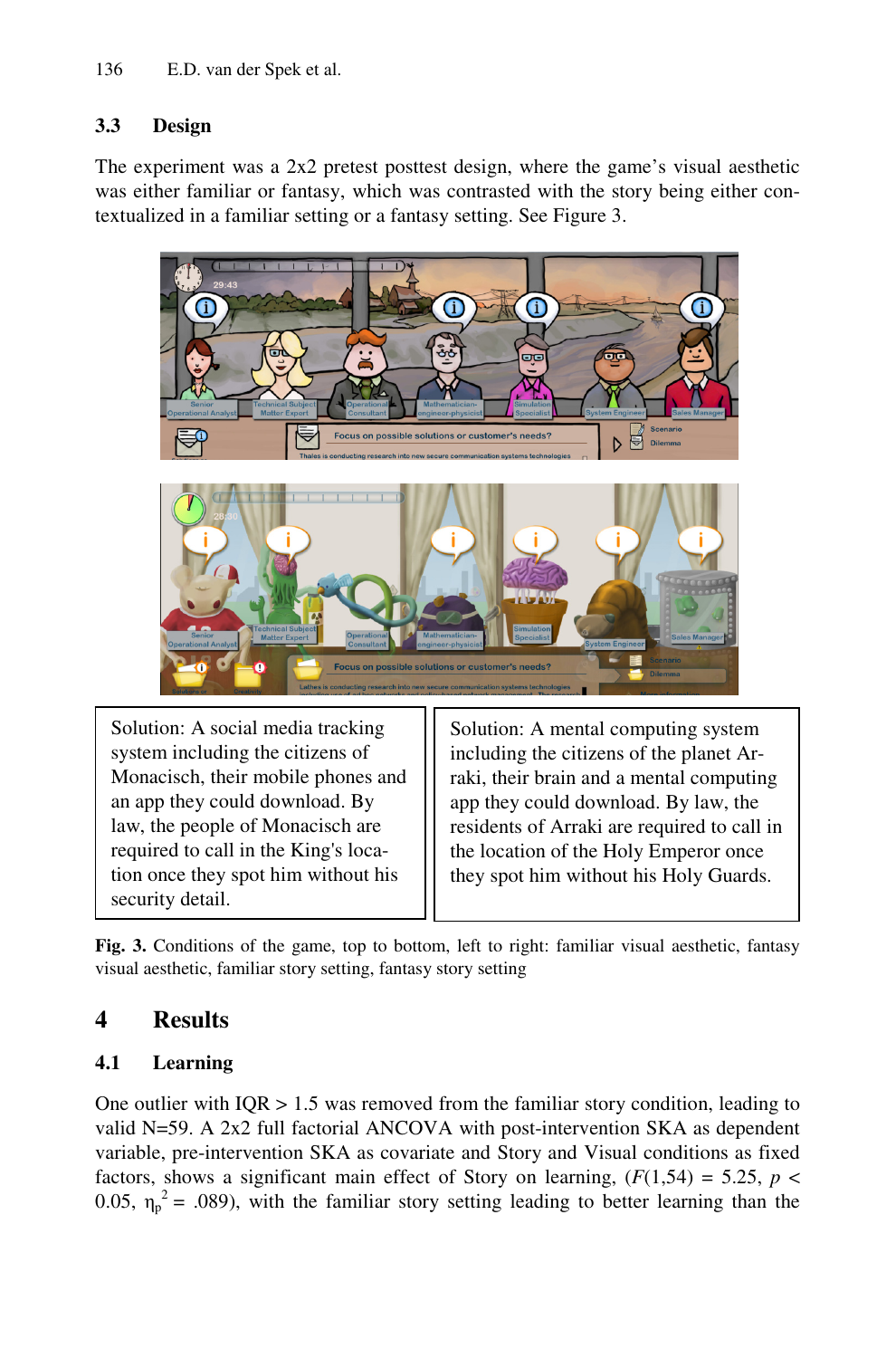fantasy story ( $M = 0.097$  versus  $M = 0.57$  respectively). There was no significant main effect of Visual condition  $(F(1,54) < 1)$  and no significant interaction effect  $(F(1,54) < 1)$ . If the outlier was not removed, the main effect of Story would have shown a trend:  $(F(1,55) = 2.84, p = 0.098, \eta_p^2 = .049)$ .

#### **4.2 Game Experience**

A 2x2 MANOVA with the fourteen factors of the Game Experience Questionnaire (see section 3.2) as dependent variables and the conditions Story and Visuals as fixed factors, shows a significant main effect of Story on Game Experience Questionnaire (Wilk's  $\lambda = 0.52$ ,  $F(3,43) = 2.84$ ,  $p < 0.005$ , multivariate  $\eta^2 = 0.48$ ). Separate ANO-VAs reveal that this is due to significant effects of condition on Negative Feelings  $(F(1,56) = 6.67, p < 0.05)$ , Positive Experience  $(F(1,56) = 8.18, p < 0.01)$ , Tiredness  $(F(1,56) = 9.10, p < 0.005)$  and Returning to Reality  $(F(1,56) = 5.28, p < 0.05)$ . In all cases, ratings were higher in the fantasy story condition than in the familiar story condition. No significant main effect was found for the visual conditions, nor a significant interaction effect.

### **5 Discussion and Future Work**

The results of the experiment indicate a catch 22 between learning and game experience in serious games, at least when it comes to the aesthetics of the game. Games with a fantasy environment offer a stronger game experience, but this is achieved at the cost of lower learning gains. If the learning goals of a serious game are the most important aspect, a more familiar setting should be used, but at the cost of a subdued game experience. This could give some explanation why serious games are efficacious though not very engaging [3]. Research on ways to circumvent this problem is therefore paramount.

It is also possible that fantasy aesthetics have an interaction effect with game mechanics, where a higher engagement could lead to a stronger will to engage with the game mechanics, i.e. gaming the system, but less to learning the information. This relationship should be scrutinized.

There are a number of other limitations to the research, which should also be clarified in future work. The learning in this game is very verbally focused, and less procedural. This could have an effect on the visual aesthetics conditions and pertaining results, where learning (and knowledge assessment) in our experiment was mostly on verbal knowledge, and subsequently the participants could have paid less attention to the visuals, leading to non-significant effects in the visual condition.

Furthermore, it could be argued that the setting and difficult task in the game were simply too alien for the players, that they needed some recognizable elements in order to engage with the game. Research by Kintsch and Mandler among others has highlighted that topics that are completely new for the learner will not lead to more cognitive interest [8]. This however seems at odds with the totally new fantasy offered by games. Future research will need to determine whether and where there is a middle ground of offering the right amount of fantasy, while tapping into the prior knowledge of the learner.